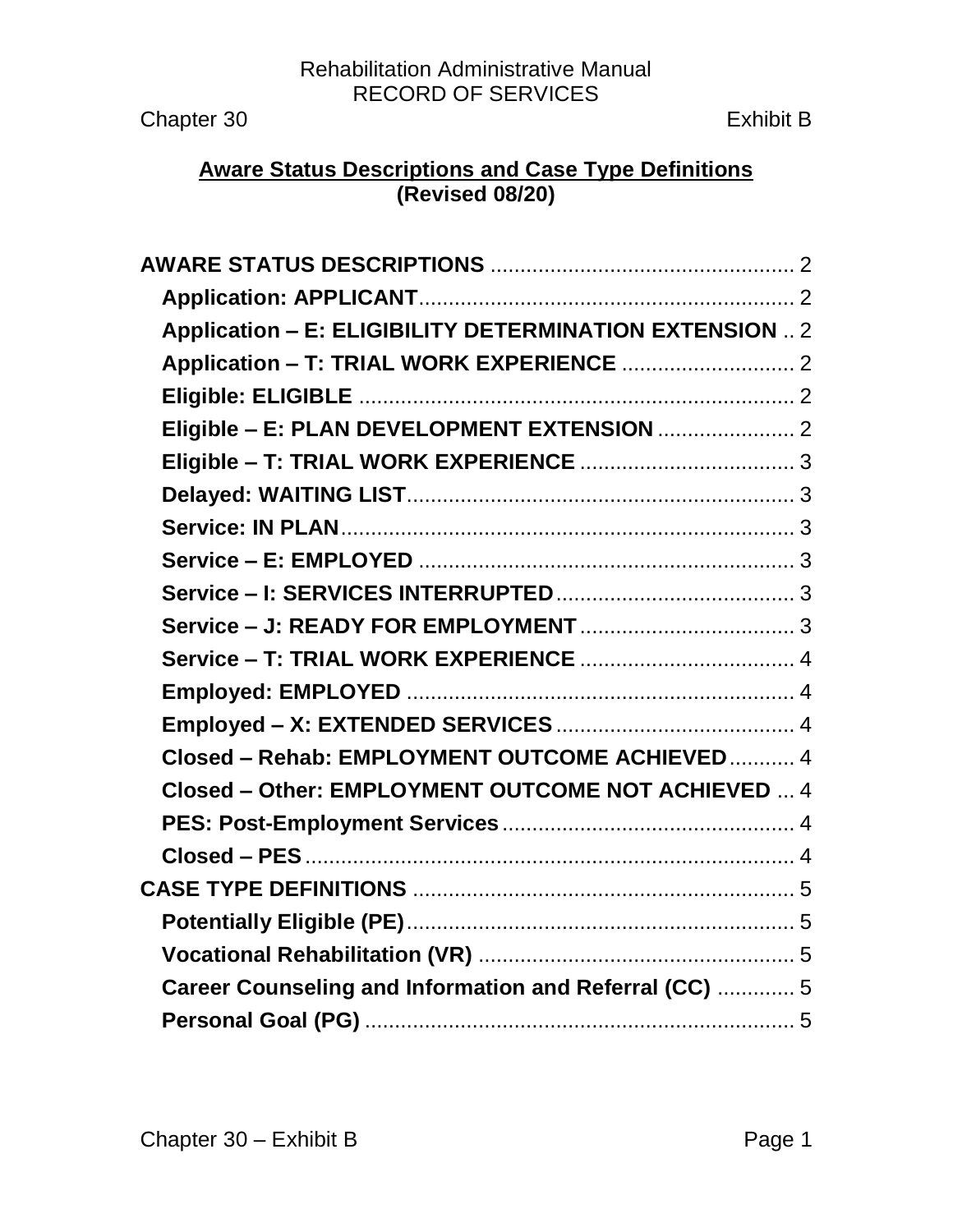# <span id="page-1-0"></span>**AWARE STATUS DESCRIPTIONS**

The Department of Rehabilitation (DOR) shall use the following descriptions to describe an individual's status in Aware.

## <span id="page-1-1"></span>**Application: APPLICANT**

An individual is in Application status when they have requested services, submitted the minimum information necessary (e.g., name, means of contact, reason for application) to initiate an assessment to determine eligibility and priority for service, and is available to complete the assessment process.

## <span id="page-1-2"></span>**Application – E: ELIGIBILITY DETERMINATION EXTENSION**

An individual is placed in Application – E status when exceptional and unforeseen circumstances beyond the control of the DOR result in the inability to determine eligibility within the federally mandated 60 day timeline. The Rehabilitation Counselor and the applicant have mutually agreed to a specific date of the eligibility extension.

## <span id="page-1-3"></span>**Application – T: TRIAL WORK EXPERIENCE**

An individual is placed in Application – T status when Trial Work Experience (TWE) is provided to explore the individual's abilities, capabilities, and capacity to work for the purpose of determining eligibility or ineligibility. For Application  $-$  T status, the TWE was provided prior to a determination of eligibility.

### <span id="page-1-4"></span>**Eligible: ELIGIBLE**

An individual is placed in Eligible status when they have met all eligibility determination requirements and intend to achieve an employment outcome in competitive integrated employment.

### <span id="page-1-5"></span>**Eligible – E: PLAN DEVELOPMENT EXTENSION**

An individual is placed in Eligible – E status when exceptional and unforeseen circumstances were beyond the control of the DOR and development of the Individualized Plan for Employment (IPE or "Plan") could not be developed within the federally mandated 90-day timeline. The Rehabilitation Counselor and the consumer have mutually agreed to a specific date of the Plan development extension.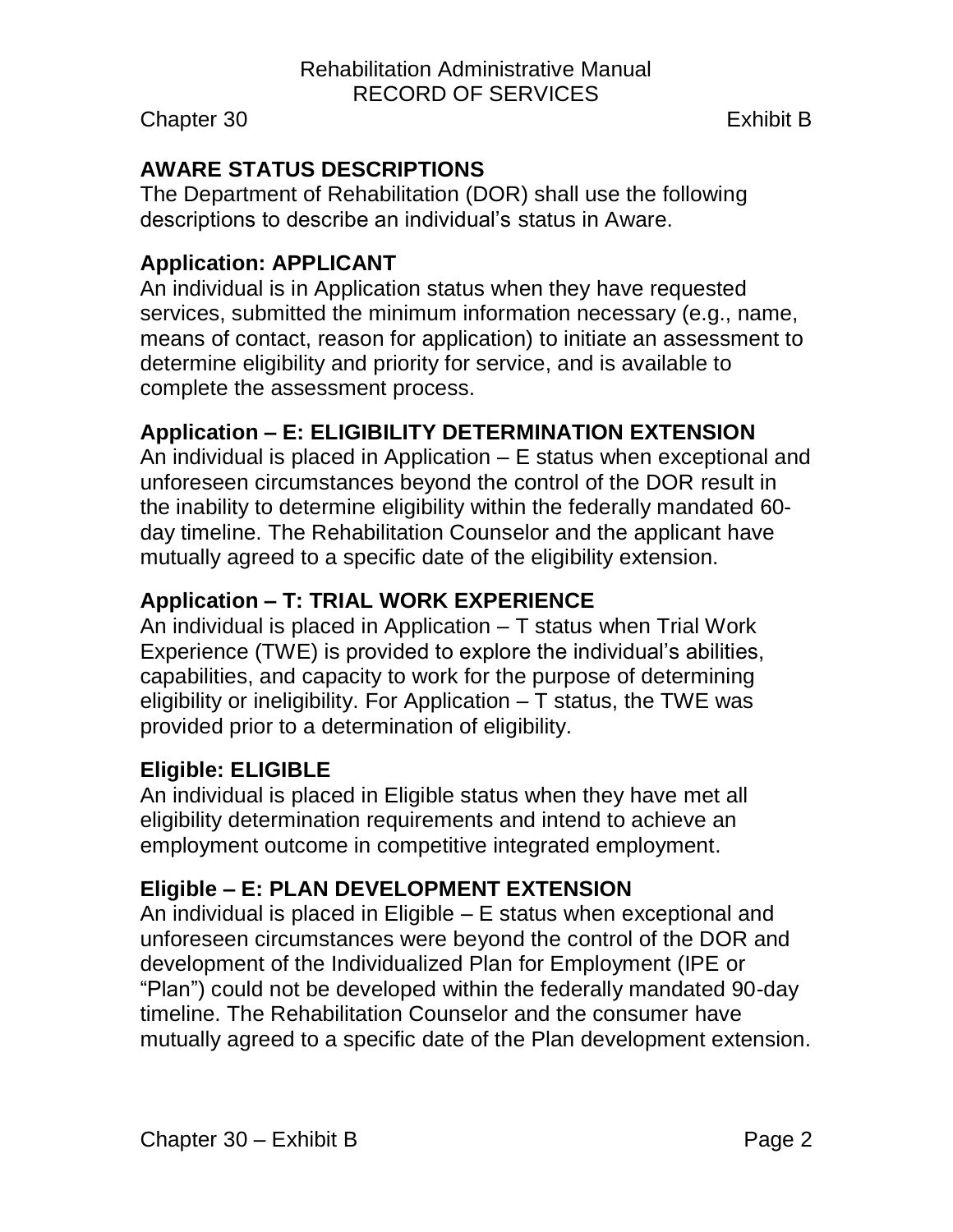# <span id="page-2-0"></span>**Eligible – T: TRIAL WORK EXPERIENCE**

An individual is placed in Eligible – T status when TWE is provided to explore the individual's abilities, capabilities, and capacity to work for the purpose of determining continued eligibility. For Eligible – T, the TWE was provided for an eligible individual prior to development of an IPE.

#### <span id="page-2-1"></span>**Delayed: WAITING LIST**

An individual is placed in Delayed status when the DOR is operating under an Order of Selection (OOS), and the eligible individual's priority category is not currently being served, thus the individual is placed on the Waiting List.

#### <span id="page-2-2"></span>**Service: IN PLAN**

An individual is placed in Service status when an IPE was developed to include agreed-upon IPE services, service start dates, and "planned services." Both the Rehabilitation Counselor and the consumer agreed to, signed, and dated the IPE.

## <span id="page-2-3"></span>**Service – E: EMPLOYED**

An individual is placed in Service – E status when they begin placement in competitive integrated employment, but the employment outcome has not yet been maintained for 90-days to ensure stability and that no further vocational rehabilitation services are needed.

### <span id="page-2-4"></span>**Service – I: SERVICES INTERRUPTED**

An individual is placed in Service – I status when they are unable to participate in the IPE because of circumstances beyond their control. Planned services have been interrupted for a period and there is a clear plan to resume services within a specified and agreed upon time.

### <span id="page-2-5"></span>**Service – J: READY FOR EMPLOYMENT**

An individual is placed in Service – J status when they have completed planned services. Both the Rehabilitation Counselor and consumer agree that the consumer is ready to seek employment.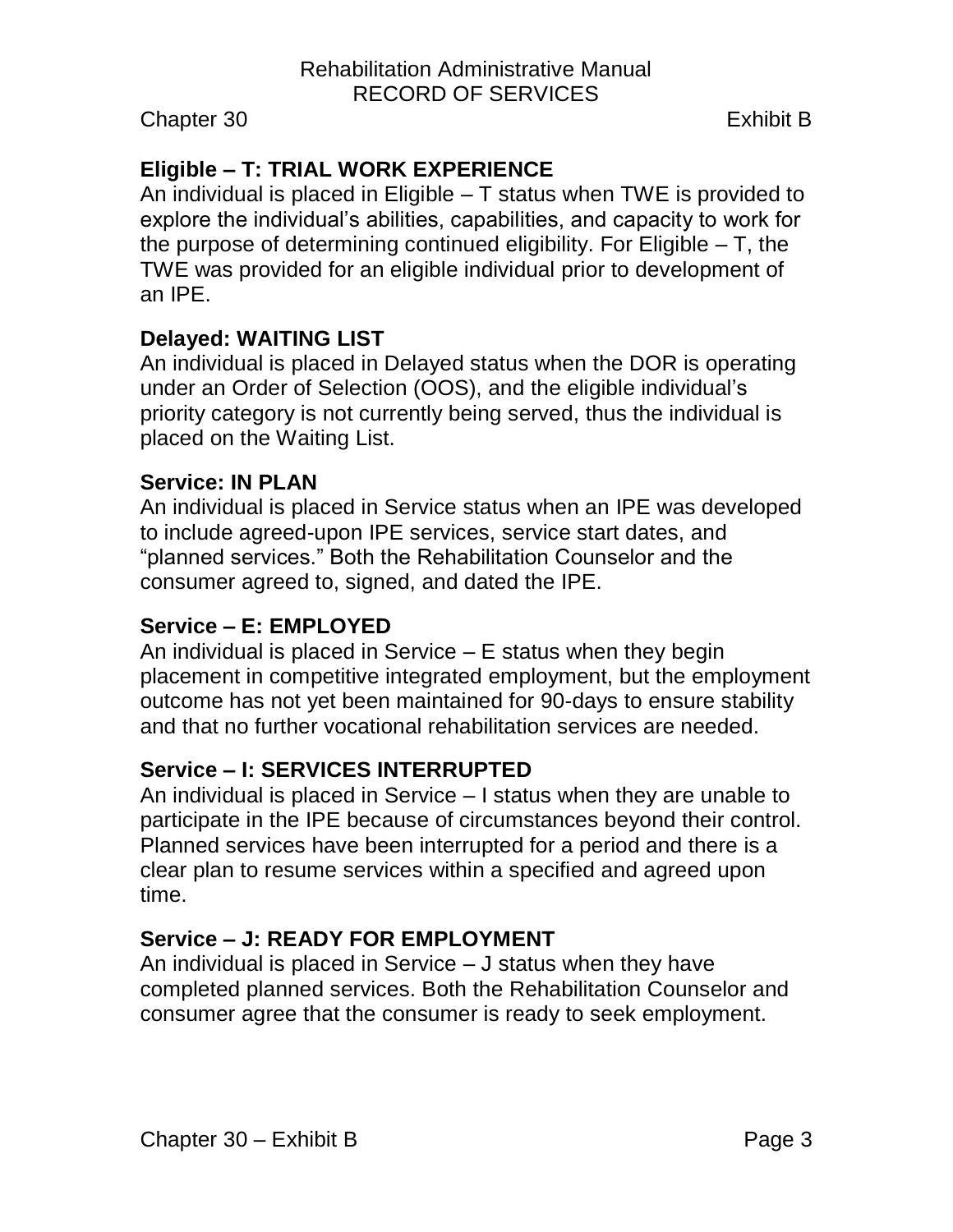## <span id="page-3-0"></span>**Service – T: TRIAL WORK EXPERIENCE**

An individual is placed in Service – T status when TWE is provided to explore the individual's abilities, capabilities, and capacity to work for the purpose of determining continued eligibility. For Service – T, the TWE was provided for an eligible individual who has an IPE and is receiving services.

#### <span id="page-3-1"></span>**Employed: EMPLOYED**

An individual is placed in Employed status when they begin placement in competitive integrated employment and the employment outcome has been maintained for no less than 90-days.

#### <span id="page-3-2"></span>**Employed – X: EXTENDED SERVICES**

An individual is placed in Employed – X status when they achieved an employment outcome in supported employment and due to the nature and severity of their disabilities, extended services are required to support and maintain their supported employment.

### <span id="page-3-3"></span>**Closed – Rehab: EMPLOYMENT OUTCOME ACHIEVED**

An individual is placed in Closed – Rehab status when they have maintained full- or part-time competitive integrated employment for at least 90 days, are performing well, agree with record of services closure, and have been informed of post-employment services.

### <span id="page-3-4"></span>**Closed – Other: EMPLOYMENT OUTCOME NOT ACHIEVED**

An individual is placed in Closed – Other status when their record of services is closed, and they did not achieve an employment outcome.

#### <span id="page-3-5"></span>**PES: Post-Employment Services**

An individual is placed in PES status when post-employment services are required maintain, regain, or advance in employment, consistent with the individual's primary employment factors, informed choice, and interests after the record of services was Closed – Rehabilitated.

#### <span id="page-3-6"></span>**Closed – PES**

An individual is placed in Closed – PES status when the record of services is closed after PES are provided to the consumer.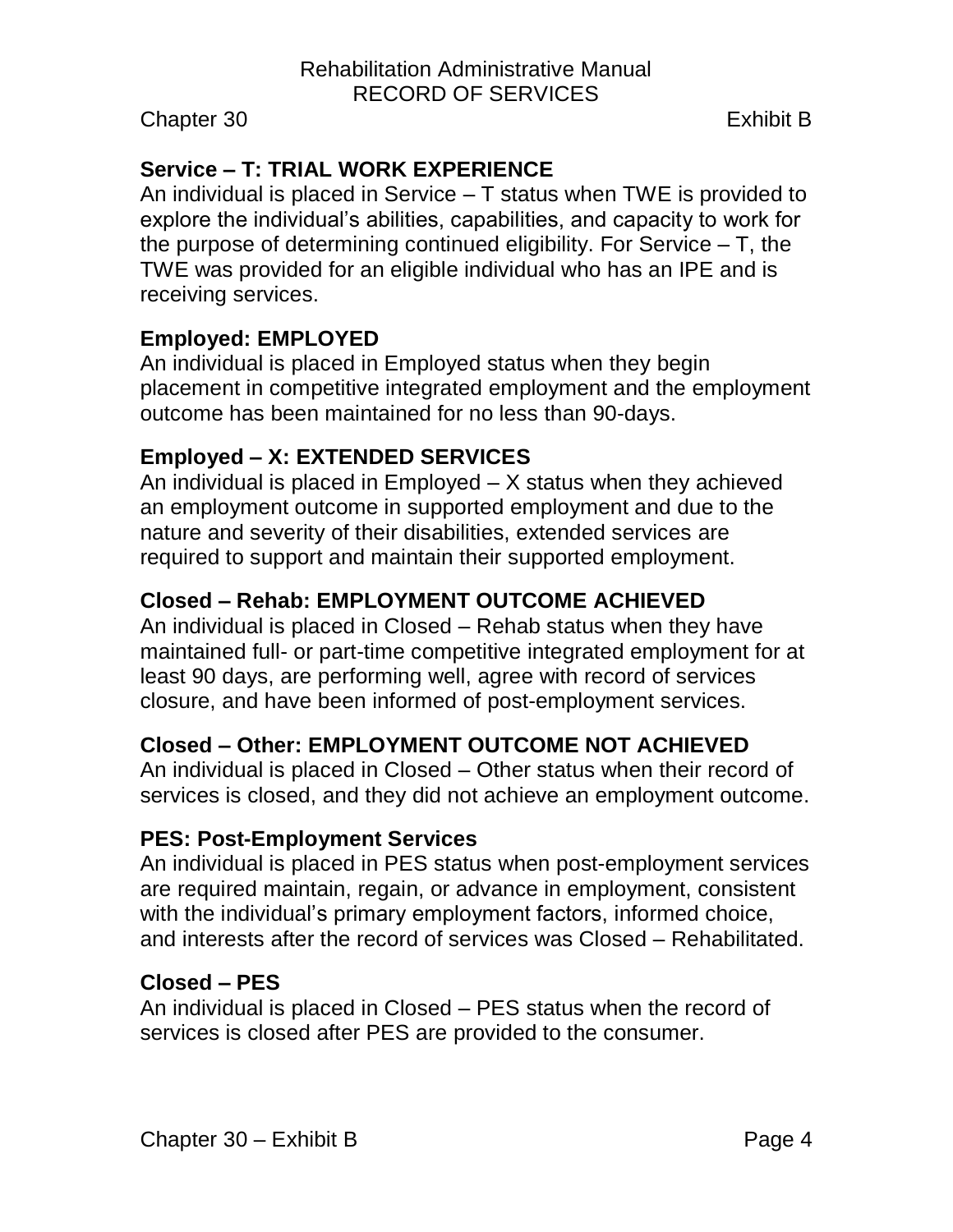## <span id="page-4-0"></span>**CASE TYPE DEFINITIONS**

The DOR shall use the following case type definitions to describe the nature of services or their relative sequence within a continuum of available services.

## <span id="page-4-1"></span>**Potentially Eligible (PE)**

This case type is used for serving potentially eligible (PE) students with disabilities who are receiving pre-employment transition services (commonly known as DOR Student Services). DOR Student Services represent the early set of services on the continuum of services and are intended to maximize early job exploration and career development opportunities for postsecondary and career success. Eligibility for the vocational rehabilitation (VR) program is not required for students in the PE Case Type.

## <span id="page-4-2"></span>**Vocational Rehabilitation (VR)**

This case type is used for serving eligible individuals who are interested in applying for and receiving VR services to achieve competitive integrated employment. Vocational rehabilitation services represent the next set of services on the continuum of services and are intended to provide further development of career interests and pursuit of specific employment outcomes. This case type has the full breadth of capabilities to support the entire continuum of services in the VR process from application to post employment services.

## <span id="page-4-3"></span>**Career Counseling and Information and Referral (CC)**

This case type is used for serving individuals who have not yet applied for VR services, including individuals who are working for subminimum wage and youth seeking subminimum wage employment. This case type is intended to provide counseling and information to further explore, experience, and attain competitive integrated employment in the community.

### <span id="page-4-4"></span>**Personal Goal (PG)**

This case type is used for serving individuals who are blind or have visual impairment(s) and do not wish to achieve competitive integrated employment through the VR Case Type. Personal goal services typically include non-vocational services intended to help